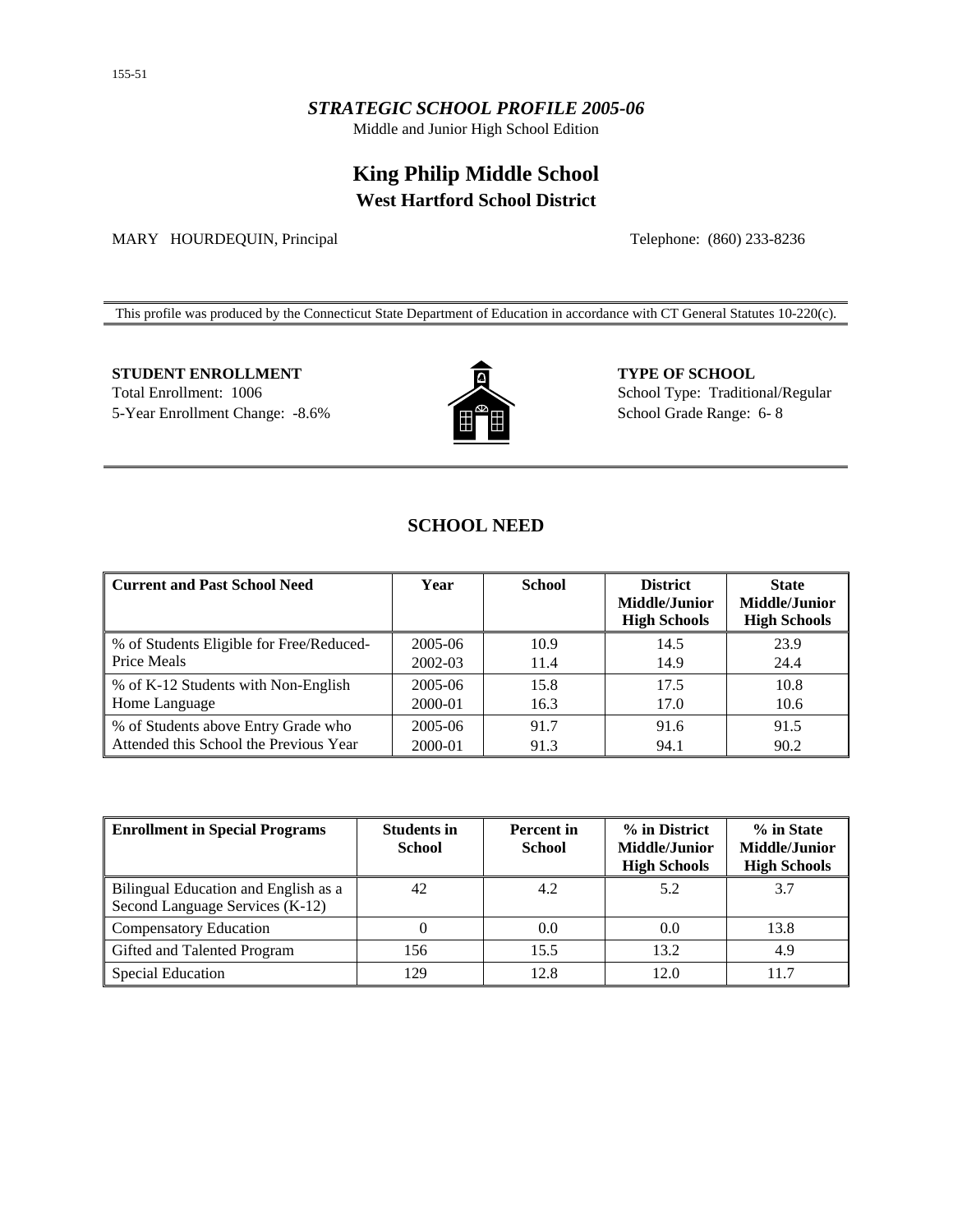| <b>Race/Ethnicity</b> | <b>Number</b>               | Percent |
|-----------------------|-----------------------------|---------|
| American Indian       | $\mathcal{D}_{\mathcal{L}}$ | 0.2     |
| Asian American        | 75                          | 7.5     |
| <b>Black</b>          | 96                          | 9.5     |
| Hispanic              | 114                         | 11.3    |
| White                 | 719                         | 71.5    |





#### **EFFORTS TO REDUCE RACIAL, ETHNIC, AND ECONOMIC ISOLATION**

Connecticut law requires that school districts provide educational opportunities for their students to interact with students and teachers from diverse racial, ethnic, and economic backgrounds. This may occur through programs with other schools, distance learning, or other experiences. Below is the description submitted by this school of how it provides such experiences.

Efforts to reduce racial, ethnic, and economic isolation at KPM have been ongoing throughout the 2005-06 school year. Specifically, the following initiatives and ongoing programs are aimed at fostering inclusion and promoting acceptance:

• Second year of bridging the digital divide through the grant funded G.E.T.T. Connected Program. Economically disadvantaged students assemble their own desktop computer in this after school program, receive software and Internet training with their parents and are allowed to keep the computer to assist with school assignments.

• Minority guest speakers spoke to and met with at–risk students and their parents several times to share their personal experiences about meeting challenges and overcoming obstacles.

• Anti Defamation League (ADL) World of Difference staff training and implementation of diversity lessons throughout the year.

• Home to School Liaison fosters parent/student integration to KP school community for new and at-risk students.

• Continuation of the Equity and Excellence Committee to address the achievement gap at KP.

• Dance teams were established to provide students with another connection to the school.

• PTO volunteer program to assist at-risk students' families with transportation to school events to promote greater participation from families.

• Sisterhood/Brotherhood collaboration with The Bridge Family Counseling Center

• Student Council members led several school wide drives for contributions (food, clothing, finances) to assist Hurricane Katrina victims and multiple non-profit organizations that have a direct impact on KP families.

• Interdisciplinary units related to students' ethnic heritage/backgrounds culminating in evening presentations by 7th graders for parents/community members.

• Peer tutors/buddies for special needs students; high school students as tutors for students after school.

• Unified Sports Program, joining regular and special needs students at both King Philip and Sedgwick Middle Schools, competed against other teams in the state.

The team organization plan at King Philip Middle School is designed to integrate students coming to the school from six different West Hartford feeder elementary schools and from other communities. By doing so, KP students are exposed to a cross section of the West Hartford community that is approximately twenty-two percent minority. Further, the English as A Second Language students are fully integrated onto teams at each grade level along with more than twenty multi-handicapped, special needs students.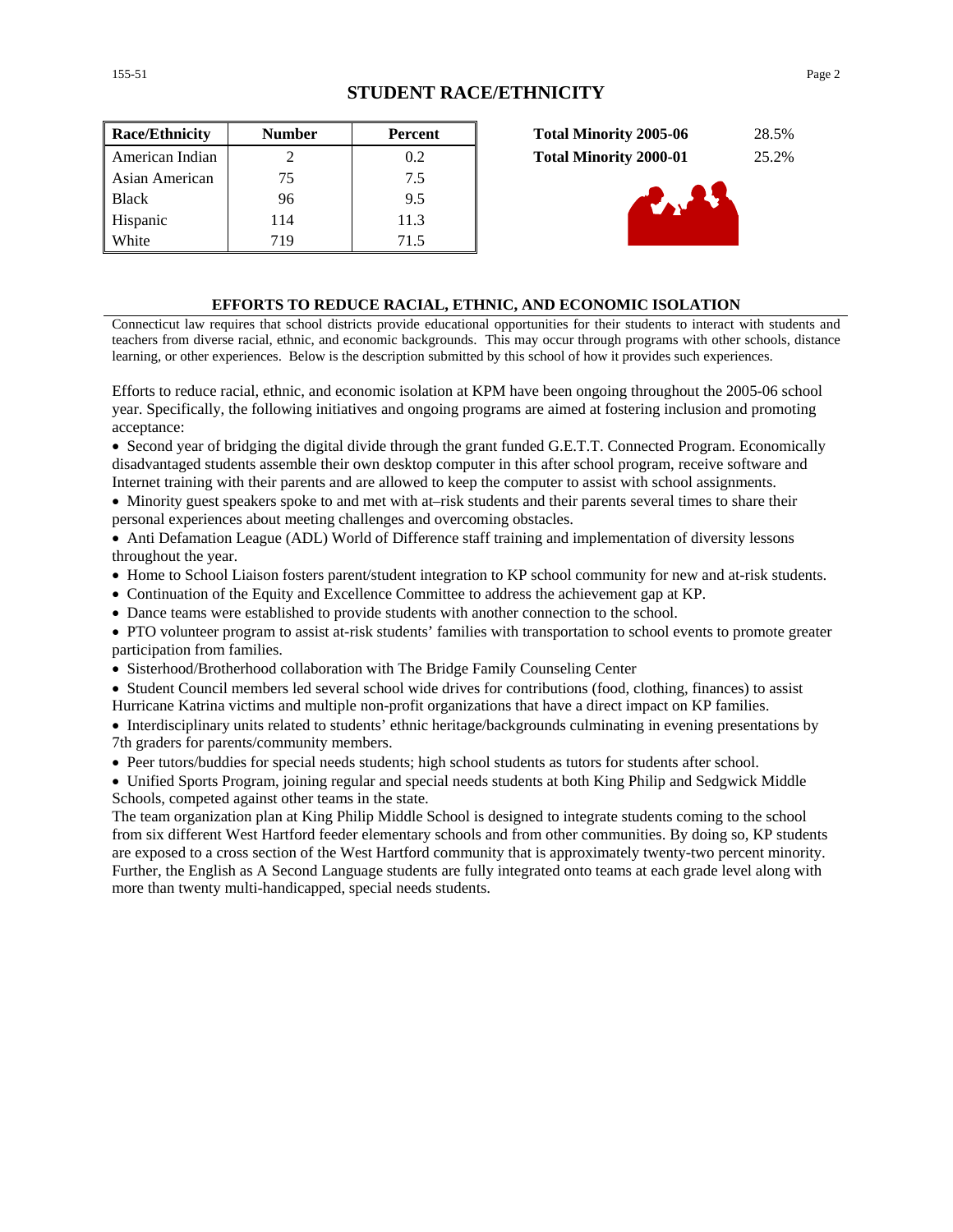# **SCHOOL RESOURCES**

| Time*<br><b>Instructional</b>       | School | <b>District Middle/Jr</b> | <b>State Middle/Jr</b> |
|-------------------------------------|--------|---------------------------|------------------------|
| Total Hours of Instruction Per Year | .019   | 1,015                     | 1.015                  |

\*State law requires at least 900 hours for grades 1 through 12.

| <b>TECHNOLOGY</b> | % of Classrooms, Libraries, and<br><b>Laboratories Wired for:</b> | <b>School</b> | <b>District</b><br>Middle/Jr | <b>State</b><br>Middle/Jr |
|-------------------|-------------------------------------------------------------------|---------------|------------------------------|---------------------------|
|                   | Video                                                             | 100.0         | 100.0                        | 77.3                      |
|                   | Voice                                                             | 100.0         | 100.0                        | 75.9                      |
|                   | Internet Access                                                   | 100.0         | 100.0                        | 98.7                      |
|                   | Multi-Room Network (LAN)                                          | 100.0         | 100.0                        | 77.2                      |

| <b>Computers</b>                                | <b>School</b> | Dist Mid/Jr | <b>State Mid/Jr</b> | This school                     |
|-------------------------------------------------|---------------|-------------|---------------------|---------------------------------|
| # of Students Per Academic Computer             | 3.3           | 2.9         | 3.1                 | does not have                   |
| % of Computers that are High or Moderate Power  | 91.2          | 93.5        | 84.3                | a functional<br>satellite link. |
| % of Computers with Internet Access, All Speeds | 100.0         | 100.0       | 97.6                |                                 |
| % of Computers with High Speed Internet Access  | 100.0         | 100.0       | 96.3                |                                 |
| % of Internet Computers with Filtering Software | 100.0         | 100.0       | 99.3                |                                 |

#### **LIBRARY MATERIALS**

| LIBRARY MATERIALS                                                      | <b>Print and Non-Print Materials</b>                    | <b>School</b> | Dist Mid/Jr | <b>State Mid/Jr</b> |
|------------------------------------------------------------------------|---------------------------------------------------------|---------------|-------------|---------------------|
| Free on-line access to                                                 | # of Print Volumes Per Student*                         | 29.0          | 28.7        | 19.5                |
| periodicals, newspapers, and<br>other resources is available to        | % of Print Volumes Purchased<br>in the Last Three Years | 11.8          | 21.3        | 12.5                |
| all Connecticut schools<br>through the Connecticut<br>Digital Library. | # of Print Periodical<br>Subscriptions                  | 39            | 30.3        | 28.0                |
|                                                                        | # of Non-Print Materials                                | 800           | 526.0       | 513.7               |

\*Because a certain number of volumes are needed for a library of adequate breadth and depth, a small school may need a higher number of volumes per student.

### **STAFFING RESOURCES**



|       | <b>Average Class Size</b> | <b>School</b> | <b>District</b> | <b>State</b> | # of Certified Staff |      |      |
|-------|---------------------------|---------------|-----------------|--------------|----------------------|------|------|
| Gr. 5 | 2005-06                   | N/A           | N/A             | N/A          | Teachers             | 87.7 | 91.9 |
|       | 2000-01                   | N/A           | N/A             | N/A          | Administrators       | 3.0  | 5.8  |
| Gr. 7 | 2005-06                   | 20.9          | 20.8            | 21.1         | Department Chairs    |      | 2.8  |
|       | 2000-01                   | 22.5          | 21.2            | 21.9         | Library/Media Staff  | 1.5  | 1.5  |

| <b>Professional Staff</b> | 2005-06 | 2004-05 | 2000-01 | Other Professionals                 | 2.U  |  |
|---------------------------|---------|---------|---------|-------------------------------------|------|--|
| % Minority                |         | .       | ۰.۱     | $\#$ of Non-Certified Instructional | 19.2 |  |

|                   |               | <b>School Staff Count</b> | 2005-06      | 2004-05 |                                  |      |      |
|-------------------|---------------|---------------------------|--------------|---------|----------------------------------|------|------|
|                   |               |                           |              |         | <b>Full-Time Equivalent</b>      |      |      |
| <b>Ilass Size</b> | <b>School</b> | <b>District</b>           | <b>State</b> |         | # of Certified Staff             |      |      |
| 2005-06           | N/A           | N/A                       | N/A          |         | <b>Teachers</b>                  | 87.7 | 91.9 |
| 2000-01           | N/A           | N/A                       | N/A          |         | Administrators                   | 3.0  | 5.8  |
| 2005-06           | 20.9          | 20.8                      | 21.1         |         | Department Chairs                | 1.7  | 2.8  |
| 2000-01           | 22.5          | 21.2                      | 21.9         |         | Library/Media Staff              | 1.5  | 1.5  |
|                   |               |                           |              |         | Counselors, Social Workers,      | 8.6  | 7.2  |
|                   |               |                           |              |         | and School Psychologists         |      |      |
| al Staff          | 2005-06       | 2004-05                   | 2000-01      |         | <b>Other Professionals</b>       | 2.6  | 1.6  |
|                   | 0.9           | 1.7                       | 3.1          |         | # of Non-Certified Instructional | 19.2 | 21.0 |

| <b>Professional Staff Experience and Training</b>        | <b>School</b> | <b>District</b><br>Middle/Jr | <b>State</b><br>Middle/Jr |
|----------------------------------------------------------|---------------|------------------------------|---------------------------|
| Average Number of Years Experience in Connecticut        | 12.2          | 12.1                         | 13.2                      |
| % with Master's Degree or Above                          | 73.5          | 67.7                         | 78.0                      |
| % Trained as Mentors, Assessors, or Cooperating Teachers | 26.5          | 32.3                         | 27.4                      |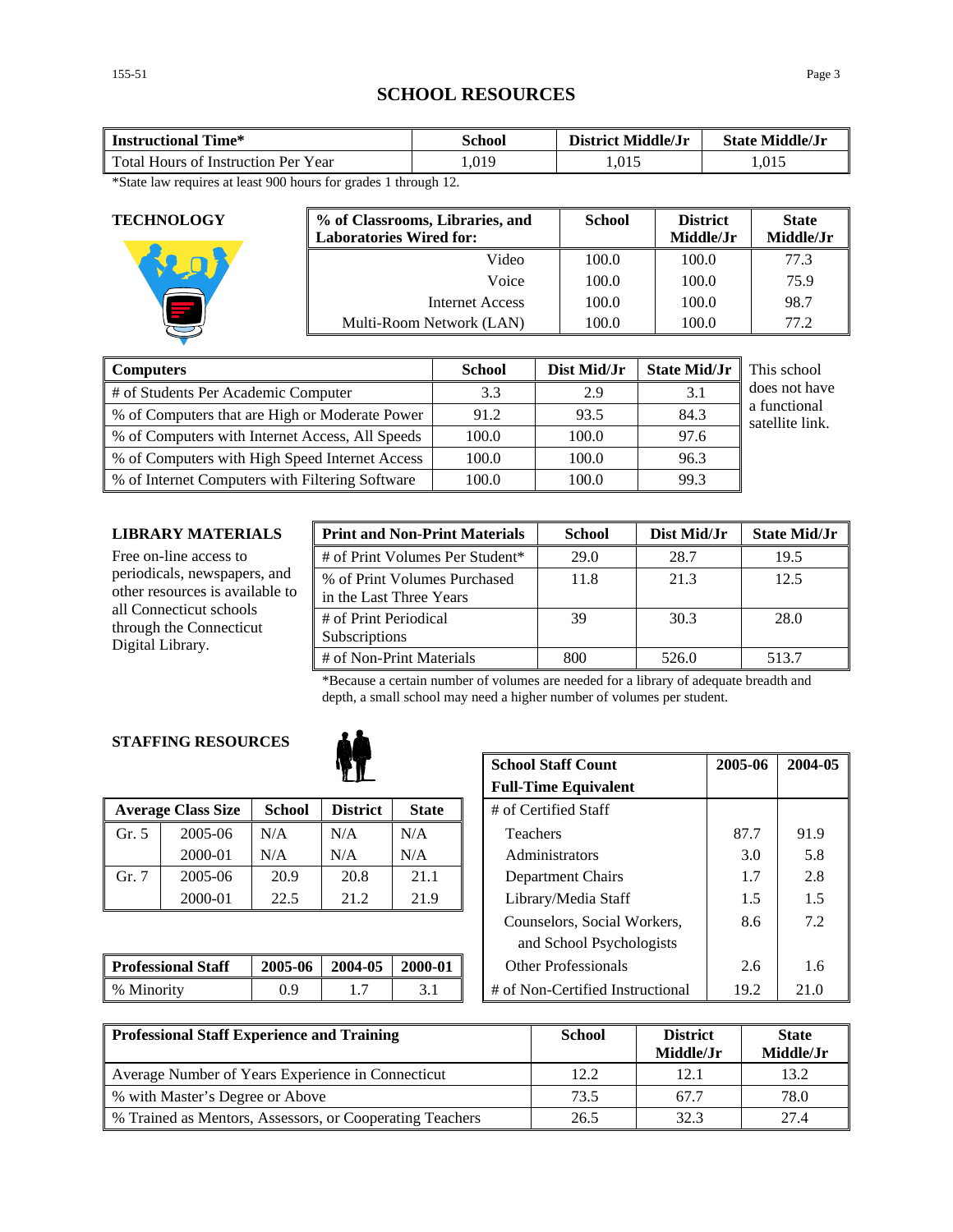# **SCHOOL PROCESSES**

| <b>Selected Subject Areas, Grade 8</b> | <b>Estimated Hours of Instruction Per Year</b> | Computer/       |              |                                       |
|----------------------------------------|------------------------------------------------|-----------------|--------------|---------------------------------------|
|                                        | <b>School</b>                                  | <b>District</b> | <b>State</b> | <b>Technology</b><br><b>Supported</b> |
| Art                                    | 41                                             | 40              | 39           | No                                    |
| <b>Computer Education</b>              | $\Omega$                                       | $\Omega$        | 21           | N/A                                   |
| <b>English Language Arts</b>           | 169                                            | 166             | 168          | No                                    |
| Family and Consumer Science            | $\theta$                                       | $\Omega$        | 15           | N/A                                   |
| Health                                 | 41                                             | 40              | 25           | N <sub>0</sub>                        |
| <b>Mathematics</b>                     | 149                                            | 146             | 146          | N <sub>0</sub>                        |
| Music                                  | 91                                             | 89              | 58           | N <sub>0</sub>                        |
| Physical Education                     | 62                                             | 61              | 54           | N <sub>0</sub>                        |
| Reading                                | $\theta$                                       | 30              | 91           | N/A                                   |
| Science                                | 149                                            | 146             | 142          | N <sub>0</sub>                        |
| <b>Social Studies</b>                  | 149                                            | 146             | 142          | No                                    |
| <b>Technology Education</b>            | 41                                             | 40              | 28           | No                                    |
| <b>World Languages</b>                 | 149                                            | 146             | 97           | N <sub>0</sub>                        |

E indicates elective, I indicates integrated courses.

| <b>Enrollment in Selected High School Level Courses</b> |         |               |                 |              |  |  |
|---------------------------------------------------------|---------|---------------|-----------------|--------------|--|--|
| % Gr. 8 Students Taking                                 |         | <b>School</b> | <b>District</b> | <b>State</b> |  |  |
| <b>High School</b>                                      | 2005-06 | 50.9          | 44.9            | 28.9         |  |  |
| Level Math                                              | 2000-01 | 22.2          | 26.6            | 25.6         |  |  |
| World                                                   | 2005-06 | 82.1          | 85.2            | 46.9         |  |  |
| Language                                                | 2000-01 | 871           | 85.7            | 44.3         |  |  |

**Interactive Distance Learning:** This school does not utilize interactive distance learning. Interactive distance learning ranges from on-line courses with student-instructor interaction via the internet to live classroom interactions through two-way audio and video transmissions.

| <b>Types of Remedial Instructional Services</b><br><b>Provided to Students Lacking Basic Skills</b> | Available in<br><b>Mathematics</b> | Available in<br><b>Language Arts</b> |
|-----------------------------------------------------------------------------------------------------|------------------------------------|--------------------------------------|
| <b>Pull-Out Instruction</b>                                                                         | Yes                                | Yes                                  |
| In-Class Tutorial                                                                                   | No                                 | No                                   |
| After School Program                                                                                | No                                 | No                                   |
| Summer School (2005)                                                                                | Yes                                | Yes                                  |
| Other                                                                                               | No                                 | No                                   |



| <b>Student and Teacher Statistics</b>                                                    | <b>School</b> | <b>District</b><br>Middle/Jr<br><b>High Schools</b> | <b>State</b><br>Middle/Jr<br><b>High Schools</b> |
|------------------------------------------------------------------------------------------|---------------|-----------------------------------------------------|--------------------------------------------------|
| % of Students Retained in Grade after 2004-05 School Year                                | 0.3           | 0.2                                                 | 0.6                                              |
| Teacher Attendance, 2004-05: Average # of Days Absent Due<br>to Illness or Personal Time | 6.9           | 7.5                                                 | 9.0                                              |
| % Certified Staff Assigned to Same School the Previous Year                              | 90.3          | 78.2                                                | 86.2                                             |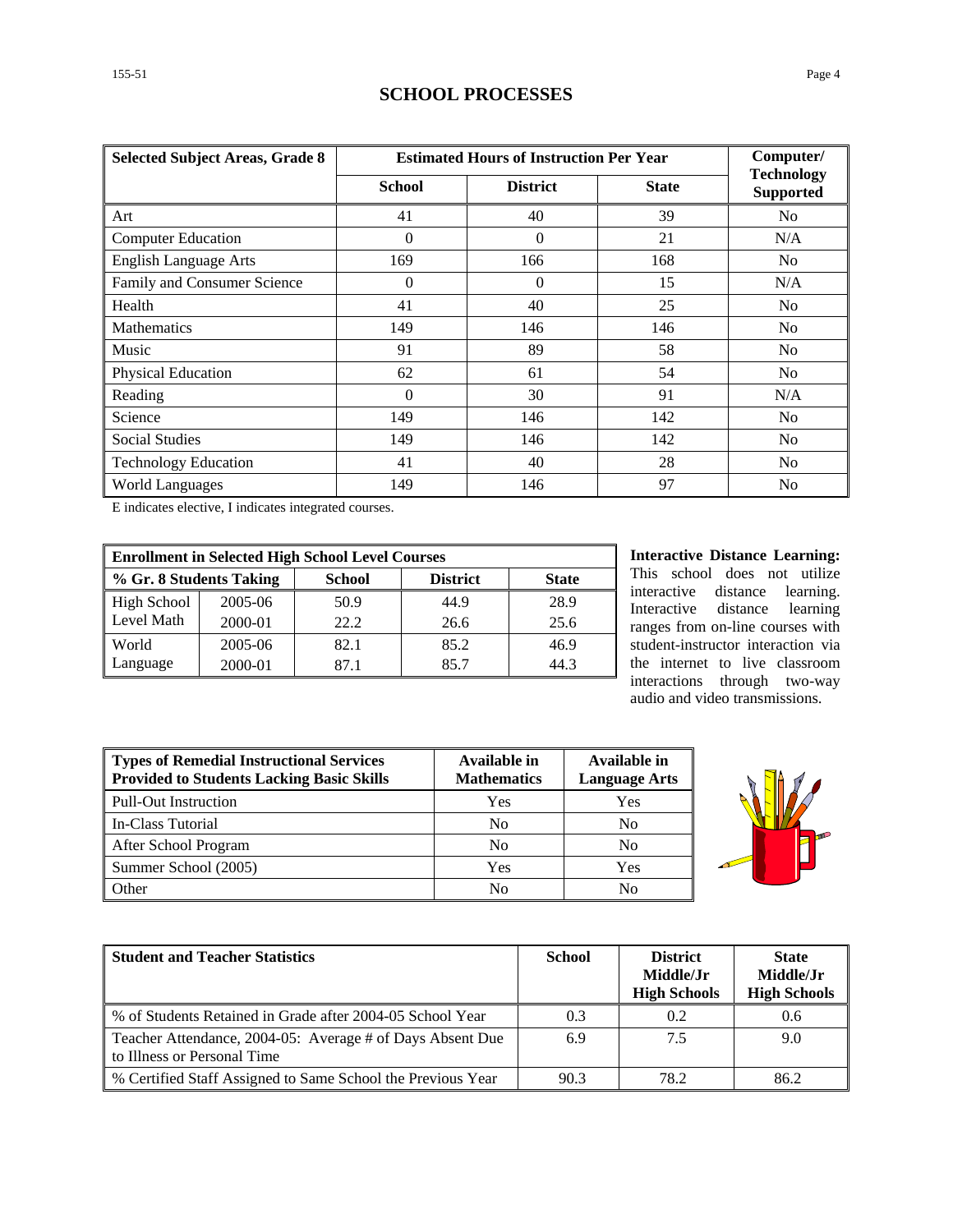| <b>Connecticut Mastery Test</b> |                    | <b>School</b> | <b>District</b> | <b>State</b> | <b>Of All Schools in State</b> |           |
|---------------------------------|--------------------|---------------|-----------------|--------------|--------------------------------|-----------|
| % Meeting State Goal in:        |                    |               |                 |              | Lowest %                       | Highest % |
| Grade 4                         | Reading            | N/A           | N/A             | N/A          | N/A                            | N/A       |
|                                 | Writing            | N/A           | N/A             | N/A          | N/A                            | N/A       |
|                                 | <b>Mathematics</b> | N/A           | N/A             | N/A          | N/A                            | N/A       |
| Grade 5                         | Reading            | N/A           | N/A             | N/A          | N/A                            | N/A       |
|                                 | Writing            | N/A           | N/A             | N/A          | N/A                            | N/A       |
|                                 | <b>Mathematics</b> | N/A           | N/A             | N/A          | N/A                            | N/A       |
| Grade 6                         | Reading            | 77.4          | 74.3            | 63.6         | 2.4                            | 97.3      |
|                                 | Writing            | 69.5          | 69.7            | 62.2         | 0.0                            | 94.4      |
|                                 | <b>Mathematics</b> | 70.5          | 70.5            | 58.6         | 0.0                            | 95.1      |
| Grade 7                         | Reading            | 84.6          | 78.9            | 66.7         | 5.7                            | 95.5      |
|                                 | Writing            | 74.8          | 67.5            | 60.0         | 0.0                            | 93.4      |
|                                 | <b>Mathematics</b> | 73.9          | 68.1            | 57.0         | 0.0                            | 93.5      |
| Grade 8                         | Reading            | 79.3          | 76.0            | 66.7         | 0.0                            | 100.0     |
|                                 | Writing            | 64.2          | 62.8            | 62.4         | 0.0                            | 96.4      |
|                                 | <b>Mathematics</b> | 75.3          | 69.3            | 58.3         | 0.0                            | 97.3      |

**Connecticut Mastery Test, Fourth Generation, % Meeting State Goal:** The state goal was established with the advice and assistance of a cross section of Connecticut educators. The Goal level is more demanding than the state Proficient level, but not as high as the Advanced level, reported in the No Child Left Behind Report Cards.



The figures above were calculated differently than those reported in the No Child Left Behind (NCLB) Report Cards. Unlike NCLB figures, these results reflect the performance of students with scoreable tests who were enrolled in the district at the time of testing, regardless of the length of time they were enrolled in the district.

| <b>Physical Fitness</b><br>% Passing All 4 Tests |         | School | <b>District</b> | <b>State</b> |
|--------------------------------------------------|---------|--------|-----------------|--------------|
|                                                  | Grade 4 | N/A    | N/A             | N/A          |
|                                                  | Grade 6 | 24.7   | 32.5            | 34.6         |
|                                                  | Grade 8 | 42.3   | 34.8            | 35.7         |

| ess<br>l 4 Tests | <b>School</b> | <b>District</b>      | <b>State</b> | <b>Student Attendance</b> | <b>School</b> | <b>District</b><br>Mid/Jr | <b>State</b><br>Mid/Jr |
|------------------|---------------|----------------------|--------------|---------------------------|---------------|---------------------------|------------------------|
| Grade 4          | N/A           | N/A                  | N/A          | % on October 1, 2005      | 96.8          |                           | 96.4                   |
| - - -            | - - -         | $\sim$ $\sim$ $\sim$ | - - -        |                           |               |                           |                        |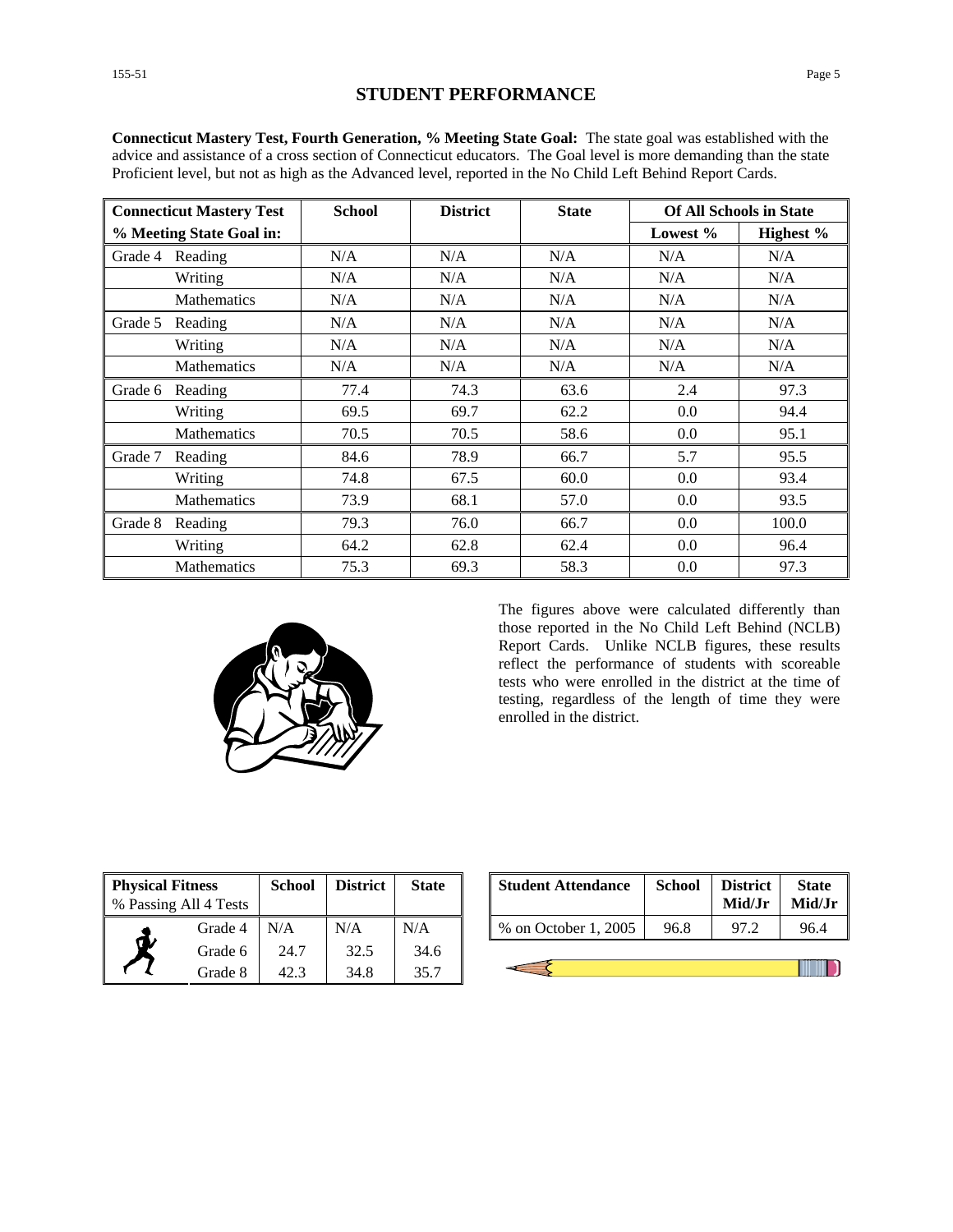#### **EVIDENCE OF SUSTAINED IMPROVEMENTS IN STUDENT ACCOMPLISHMENTS**

Below is a summary, submitted by this school, of the major trends in student performance and accomplishments that indicate sustained improvement over time. Also, areas of need are identified and plans to address these needs are presented.

The KPM faculty is committed to the school goals of embedding literacy strategies into all areas, study skills integration, infusion of technology, and using the UBD planning tool to improve instruction and student learning. KPM enhanced student learning through implementation of cornerstone assessments in most areas through the use of professional development programs facilitated by department supervisors and teachers during the school year. Analysis of student test data (both CMT results and in house assessments) indicates that many students are consistently demonstrating high percentages in terms of CMT skill mastery. Grade 8 results showed increase in mathematics to 75% at proficiency, an increase of four percentage points. Reading remained constant at 79% and writing dropped to 64 %. Grade 7 was strong in all areas with proficiency rates for reading at 79%, writing above 74%, and mathematics almost at 74%. Grade 6 results show a slight decrease in reading at 77%, a drop in mathematics to just below 71%, and a drop in writing to less than 70%.

The following program enhancements are ongoing:

• Pilot program to improve eighth grade physical science instruction involving lab simulations and corresponding instruction.

• Staff development programs during CSI (Curriculum and Staff Improvement) time to support student academic achievement included Professional Learning Community initiative for development of cornerstone assessments in all disciplines, guaranteed research experience across all grade levels, training for holistic scoring of CMT writing prompt and reading comprehension answers, and integration of technology into classroom instruction.

- Small group learning labs during each school day and after school support for supervised guided practice.
- Various support groups for at risk students, to include a mentor/tutor program and a Saturday Academy.
- Team level parent conferences and team-developed Intervention Plans for students at risk for retention.

### **SUPPLEMENTAL SCHOOL INFORMATION**

The space below was optionally used by this school to describe aspects of the school not presented elsewhere in the profile. For instance, character education or programs designed to improve school climate may be described.

Some accomplishments at KPM that reflect our efforts:

- Students recognized on "Wall of Fame" for demonstrating "Qualities of Leadership".
- Seventeen percent of the eighth grade received the Presidential Award for Academic Excellence.
- Students participated in performance music concerts for orchestra, band, jazz band, and choir. Three student drama/talent show productions were performed involving a cross-section of students.
- Efforts made to engage the entire community through various school and PTO family activities.
- Gifts of Music supports low-income students' participation in music performance groups.
- Special programs at KPM that enhanced the school:
- Professional Learning Community initiative for teacher collaboration on the development of cornerstone assessments and rubrics in all disciplines.
- An active, involved PTO and School Improvement Council.
- A school site based strategic plan and annual goal-setting by the staff focus the KP mission.
- Quest Program, an enrichment program for the gifted and talented students.
- Inclusive programs for special needs students which enrich the school experience for all students.
- Developmental math classes designed to address students' remedial math needs and increase student achievement on CMTs.
- Trained Peer Mediators to address resolution of student conflicts.
- Student Assistance Team identifies and assists students experiencing academic and/or social difficulties.

Strategic School Profiles may be viewed on the internet at www.state.ct.us/sde. A more detailed, searchable SSP database, data tables, and additional CT education facts are also available at this site. For the school/district website, see **www.whps.org/school/kingphilip/index.htm**